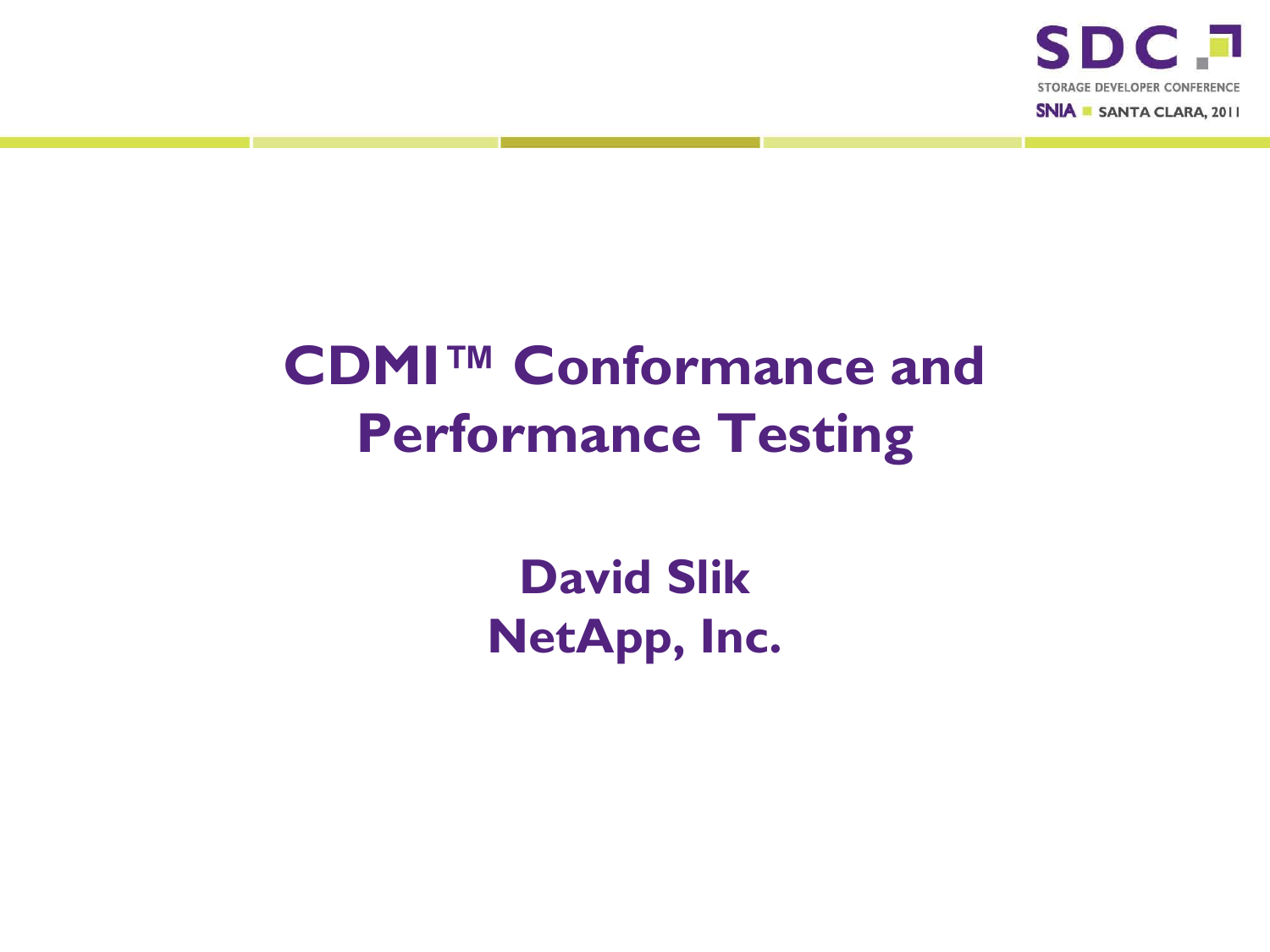

- A Brief Overview of CDMI
- CDMI Conformance Model
- CDMI Profiles
- CDMI Performance Model
- □ Suggested Performance Tests
- □ Example of a Performance Test
- □ Next Steps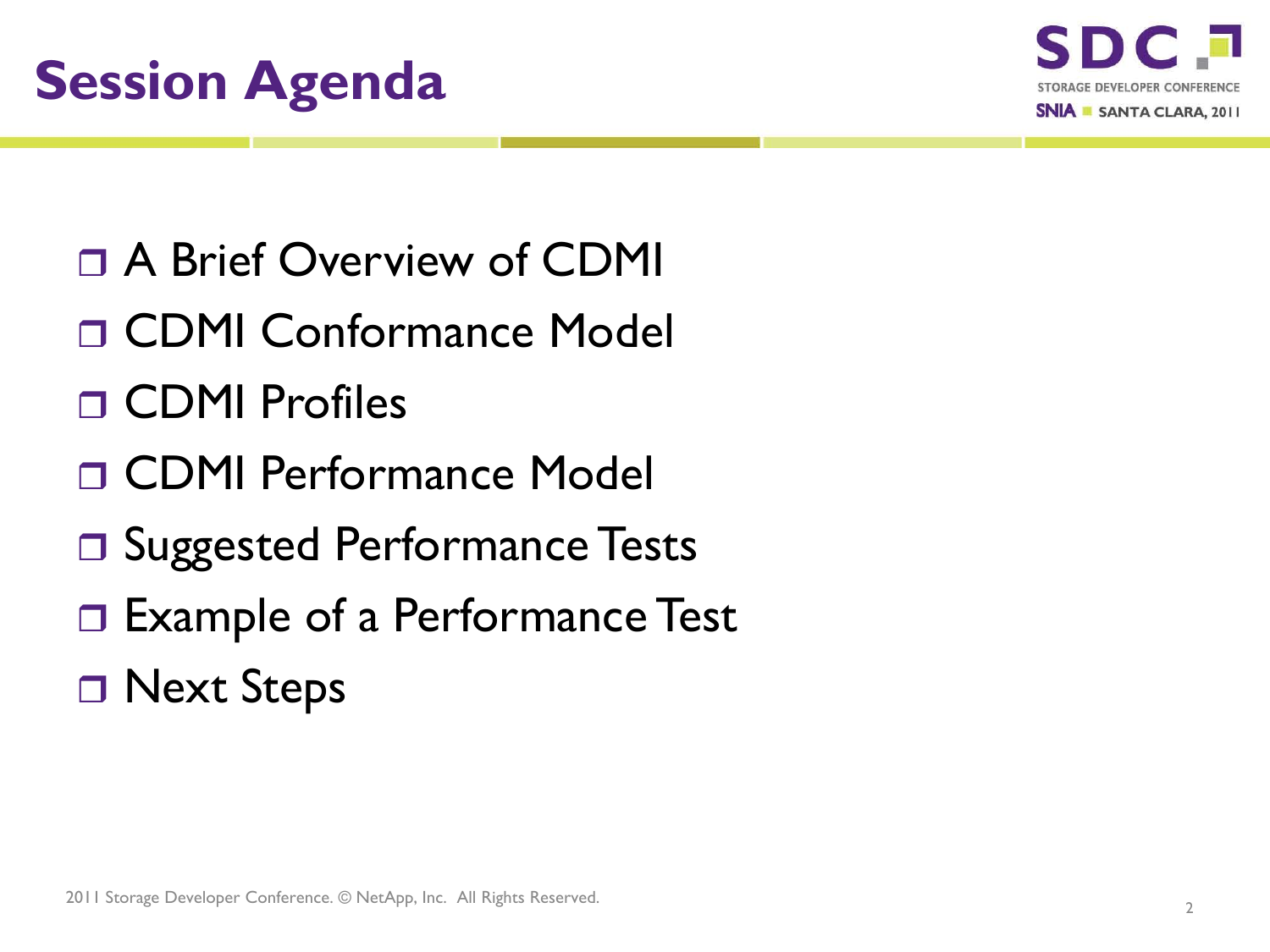

#### **Cloud Data Management Interface**



Cloud Storage TWG

#### **The CDMI standard has been developed over the last two years by leading storage vendors, users and researchers of cloud technology**

This session assumes a basic understanding of CDMI concepts and terminology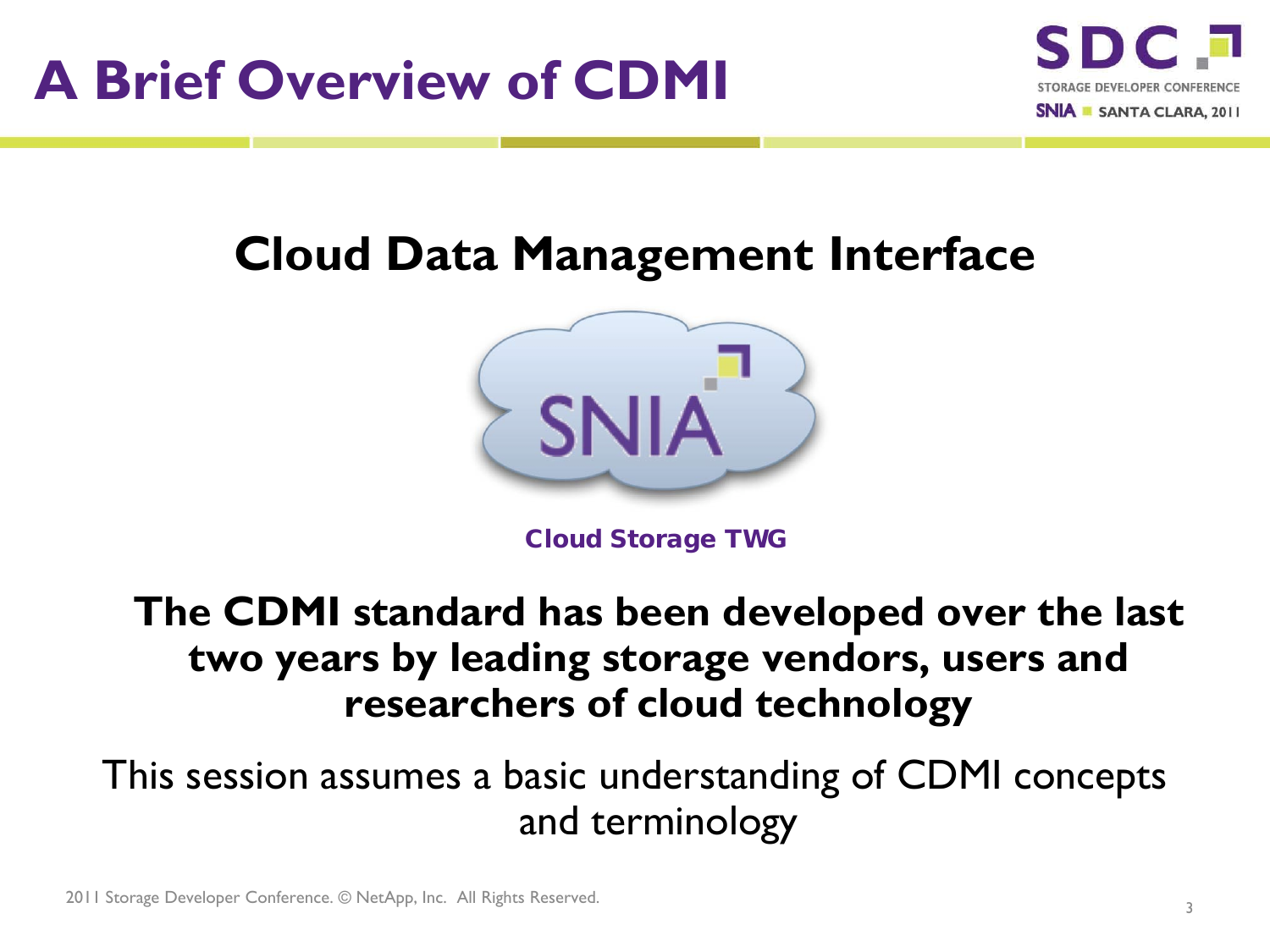

## □ CDMI has the following goals:

- $\Box$  To provide a standard interface for clients to communicate with storage clouds
- $\Box$  To provide a standard approach for adding vendor-specific functionality without breaking client compatibility
- □ To enable standardized Cloud-to-Cloud use cases

**For more details on use cases, see:** 

**[http://www.snia.org/tech\\_activities/publicreview/CloudStorageUseCasesv0.5.pdf](http://www.snia.org/tech_activities/publicreview/CloudStorageUseCasesv0.5.pdf)**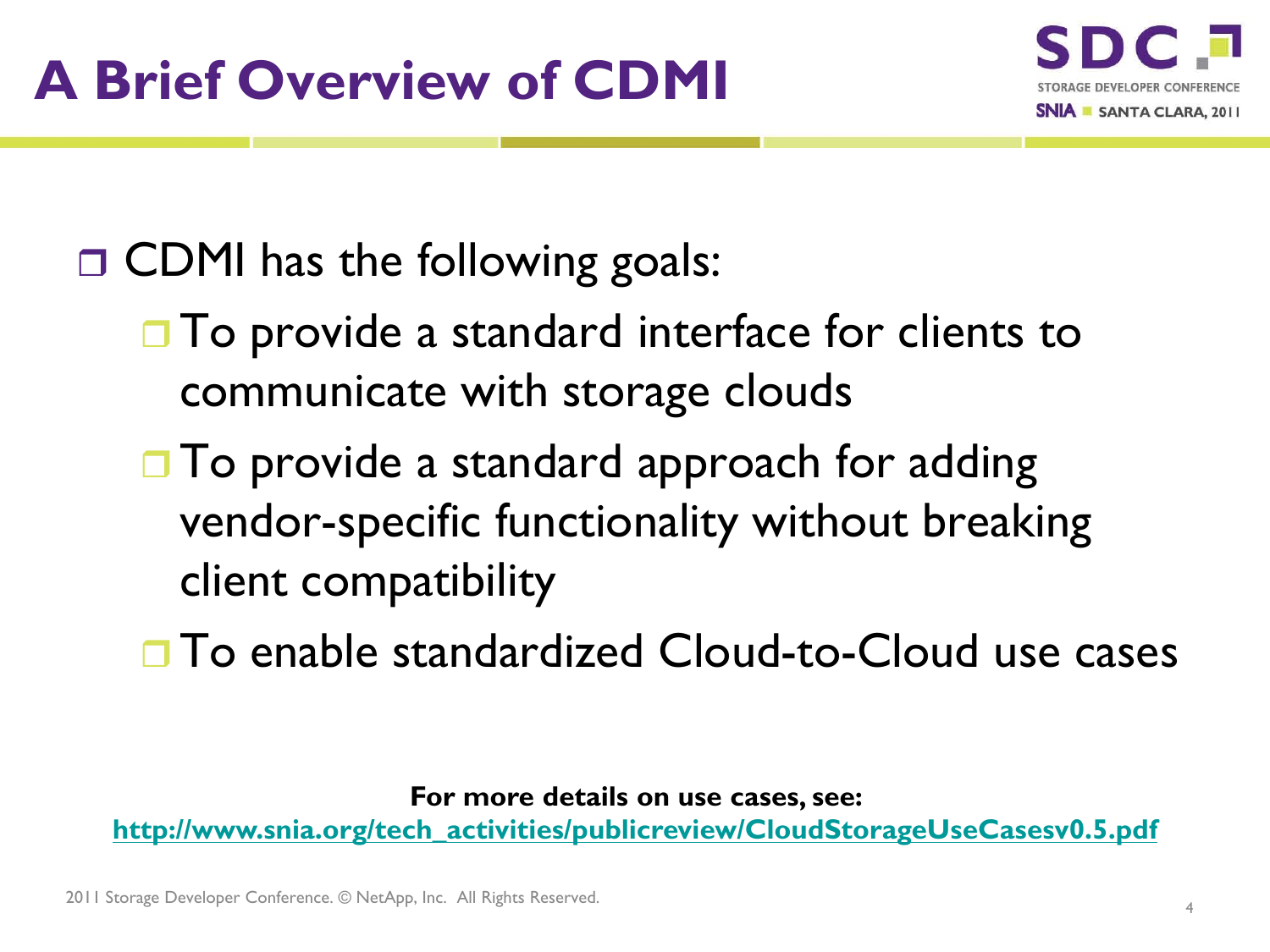## **A Brief Overview of CDMI**



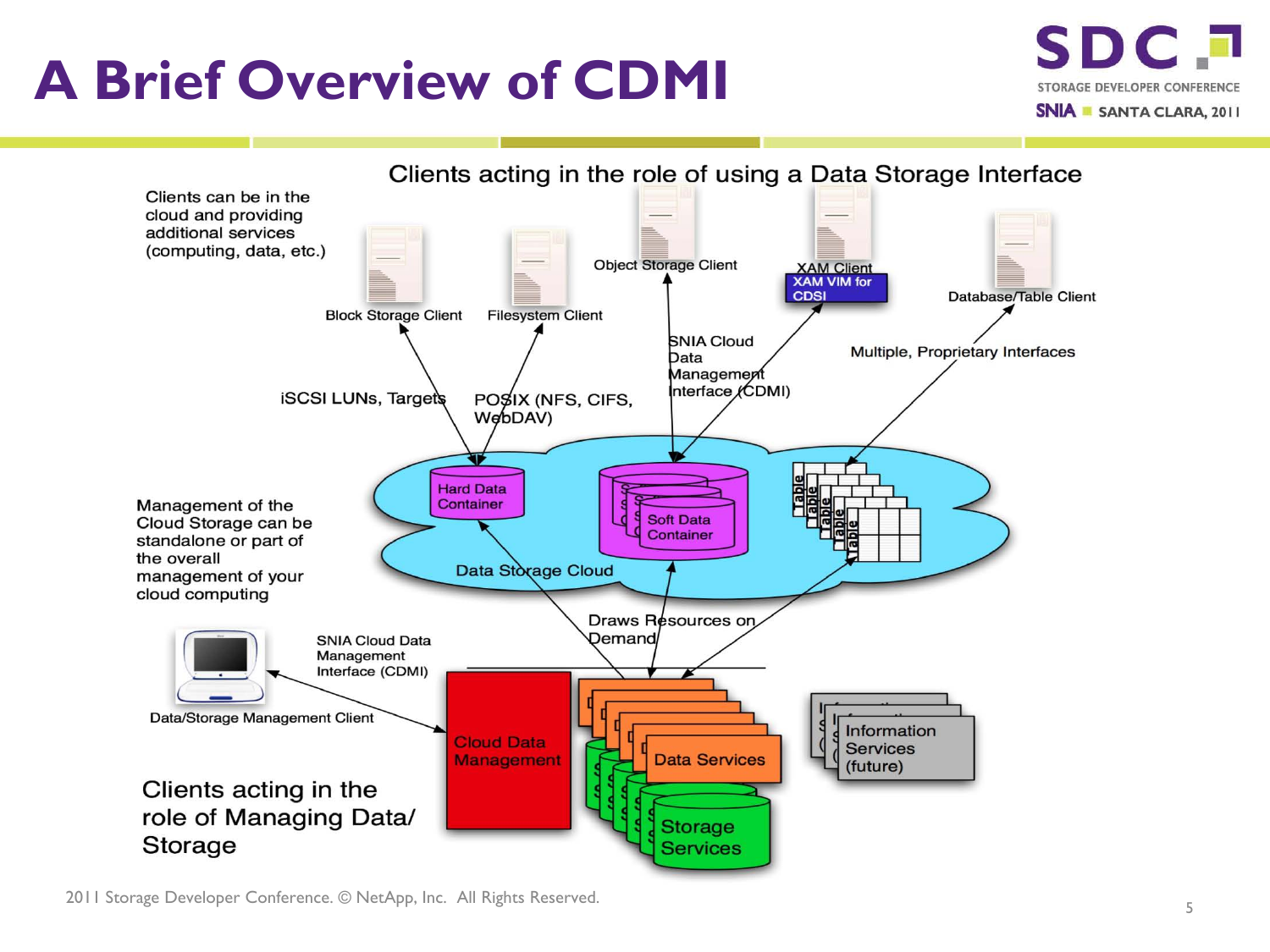

## **D** CDMI provides:

- A standardized API for client interactions built on top of JSON and RESTful HTTP
- A standardized object and metadata model for data storage and management
- **□ A standardized query and notifications model**
- □ A standardized foundation for multi-tenancy, ownership and federation

**For more details on the CDMI standard, see: <http://www.snia.org/cloud/> and<http://cdmi.sniacloud.com/>**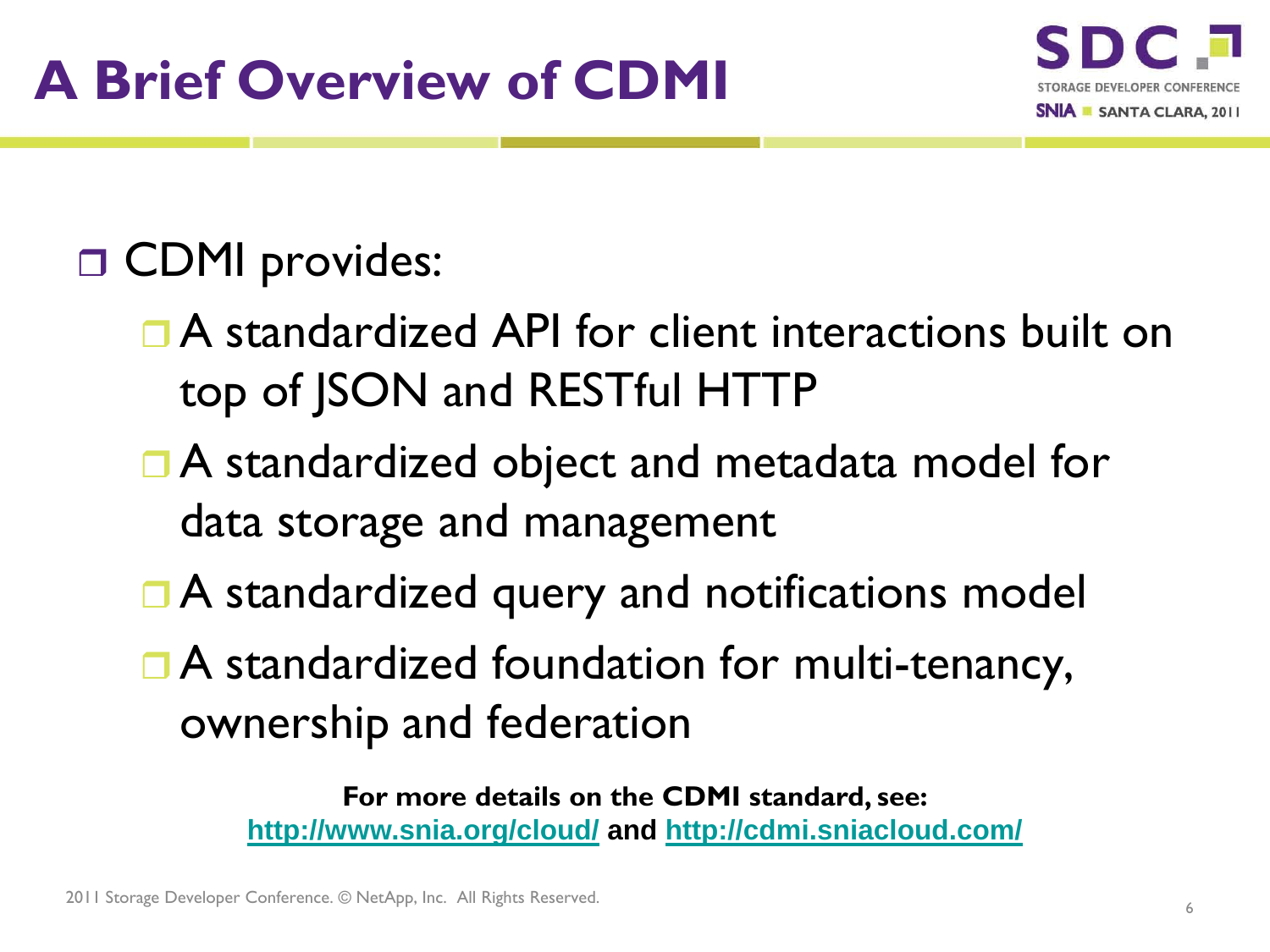

- □ The CDMI Specification specifies expected behaviors for both CDMI clients and servers by stipulating valid over-the-wire exchanges
	- □ Client Conformance can be tested by running the client under test against a test server, or by capturing and validating over-the-wire messages
	- **□** Server Conformance can be tested by running a test client against a server under test, or by capturing and validating over-the-wire messages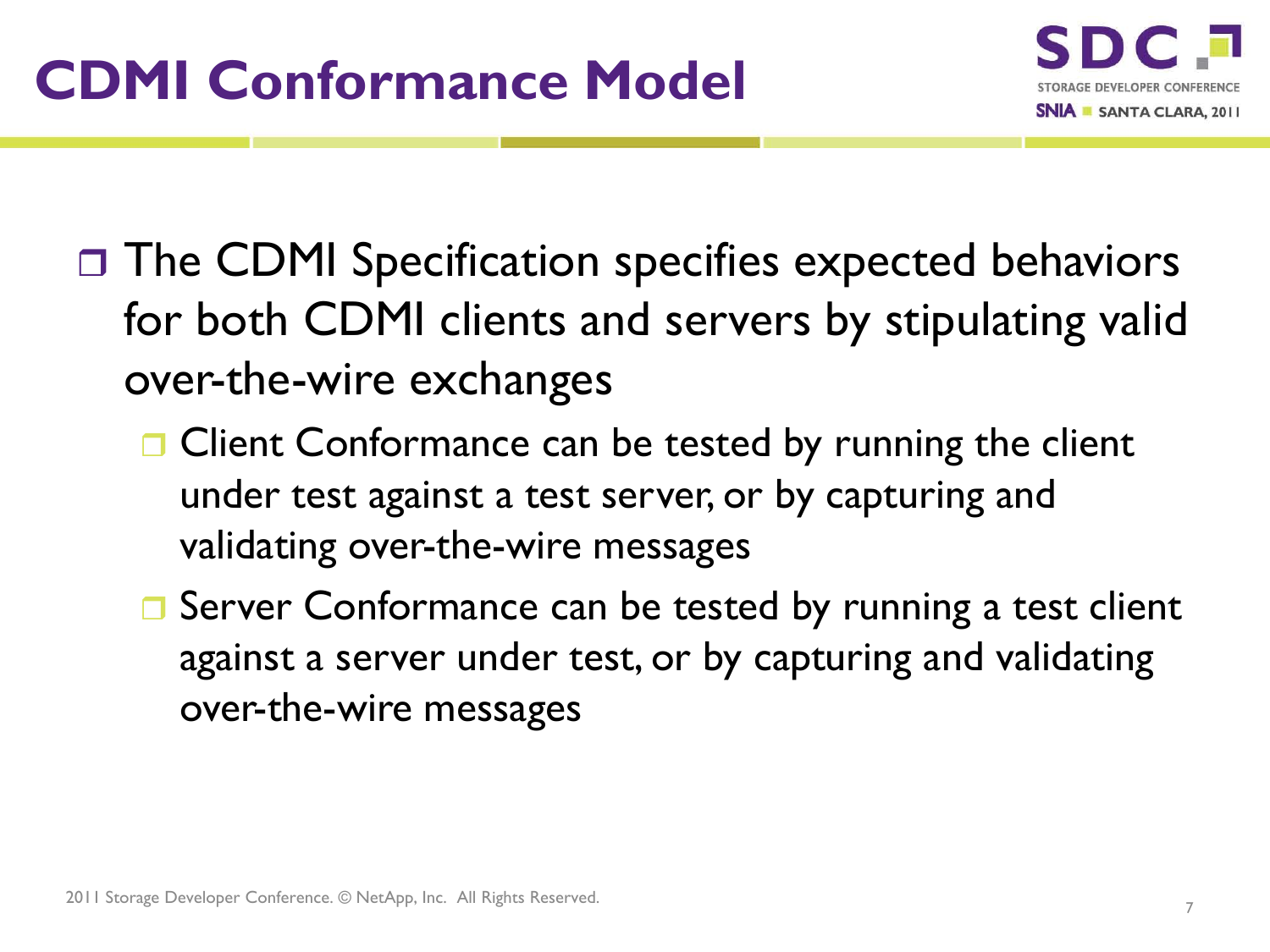

#### □ Example from Section 8.2.5 of CDMI 1.0.1:

| <b>Field Name</b> | <b>Type</b>                  | <b>Description</b>                                                                                                                                                              | <b>Requirement</b> |
|-------------------|------------------------------|---------------------------------------------------------------------------------------------------------------------------------------------------------------------------------|--------------------|
| mimetype          | <b>ISON</b><br><b>String</b> | MIME type of the data contained within the<br>value field of the data object                                                                                                    | Optional           |
|                   |                              | • This field may be included when creating by<br>value or when deserializing, serializing,<br>copying, and moving a data object.<br>• This field shall be stored as part of the |                    |
|                   |                              | object.                                                                                                                                                                         |                    |
|                   |                              | • If this field is not specified, the value of<br>"text/plain" shall be assigned as the field<br>value.                                                                         |                    |
|                   |                              | • This field shall not be included when<br>creating a reference.                                                                                                                |                    |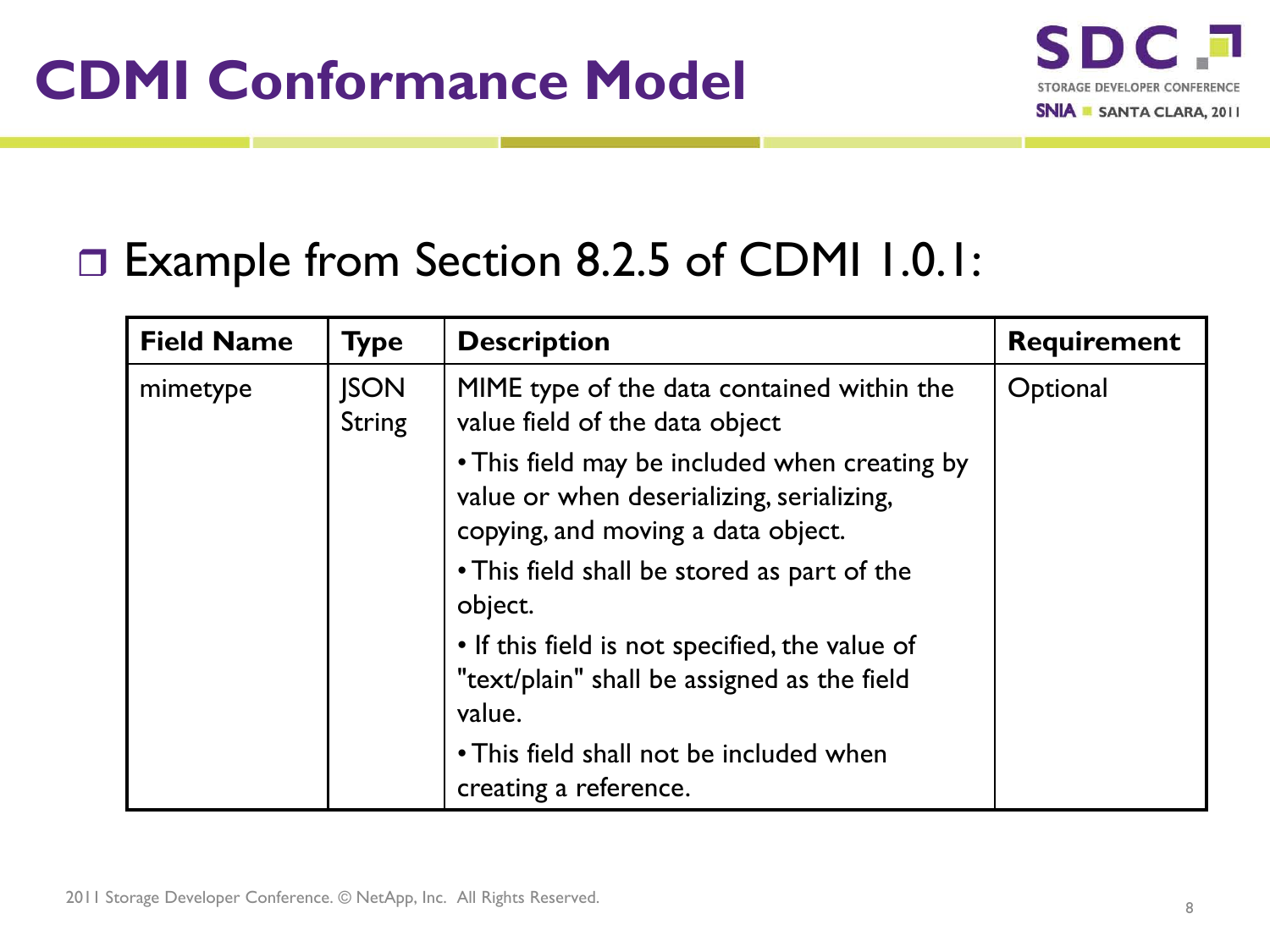

## □ Distilled Test Requirements

- **□** If a Client specifies a JSON "mimetype" field:
	- □ 1. The JSON field "mimetype" shall be present only once or a 400 result code will be returned
	- □ 2. The JSON field "mimetype" shall be a string or a 400 result code will be returned
	- □ 3. The JSON field "reference" shall not be present or a 400 result code will be returned
	- □ 4. When the object is retrieved, the "metadata" field shall be present, and shall be the same value as specified here
- **□** If a Client does not specify a JSON "mimetype" field □ 5. When the object is retrieved, the "metadata" field shall be present with the value "text/plain"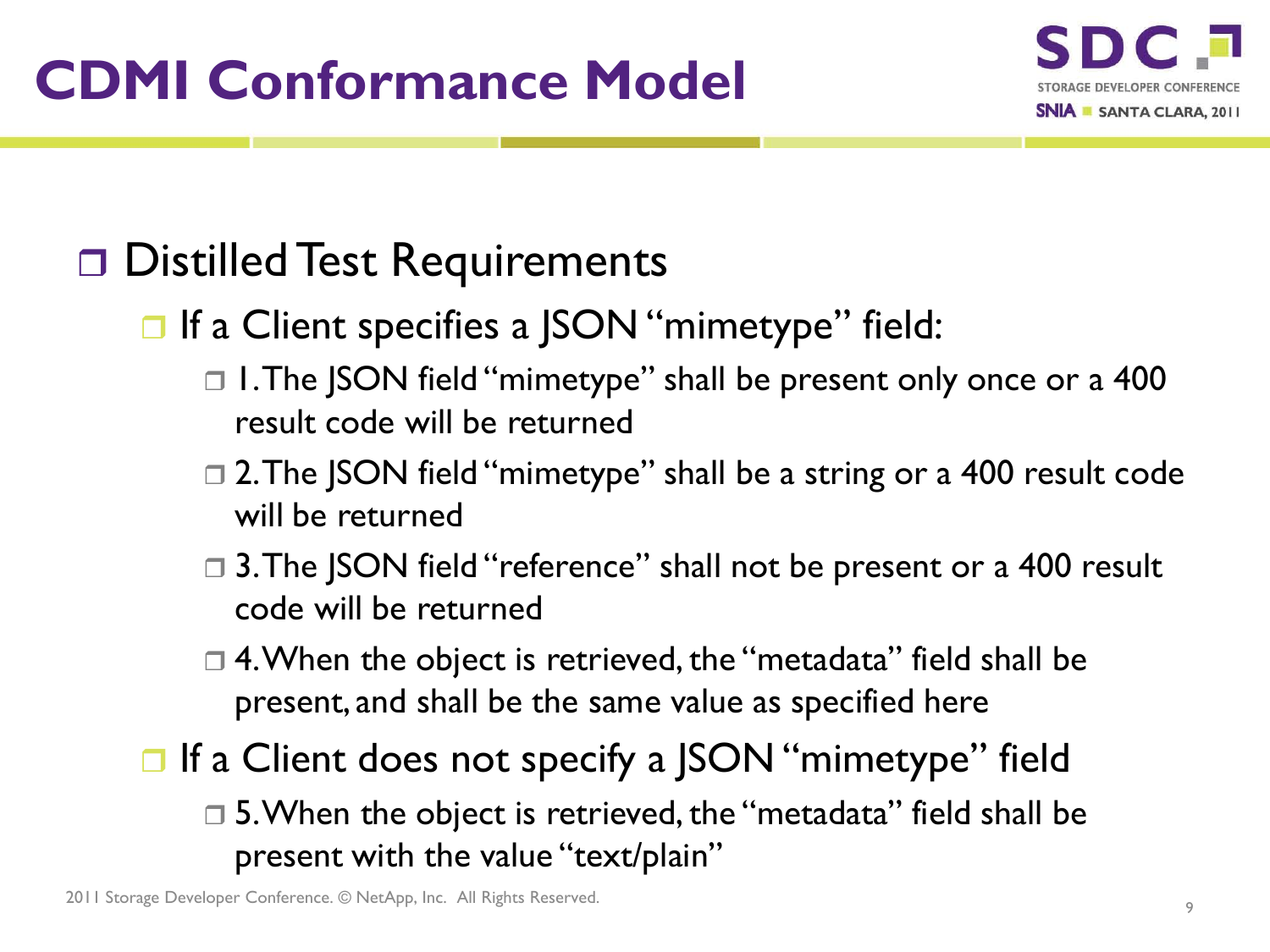

#### □ Distilled Test Cases

- **□** 1. For each creation style except for "reference", create a new object without a mimetype being specified. Retrieve it and verify the mimetype
- **□ 2. For each creation style except for "reference", create a new** object with a mimetype being specified. Retrieve it and verify the mimetype
- **□** 3. Create a new object by "reference" and specify a mimetype. Verify that a 400 Bad Request status code is returned
- **□ 4. Create a new object with invalid fields. Verify that a 400 Bad** Request status code is returned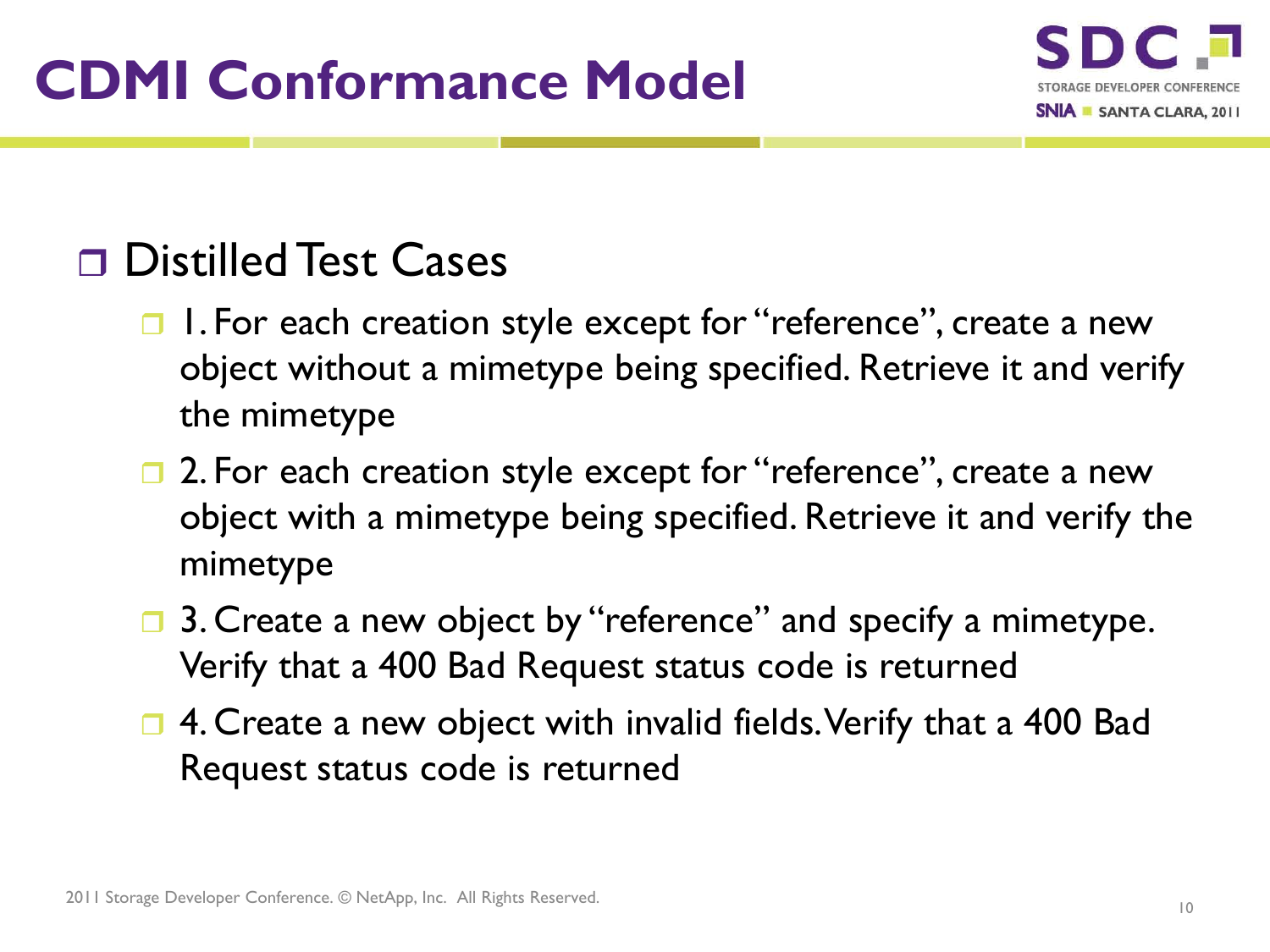

#### □ Approaches to Test Implementation

- **□ Creation of a test client that validates the server results** 
	- $\Box$  Can verify all test requirements (#1 #5)
	- $\Box$  Can perform all test cases (#1 #4)
- **□ Creation of a over-the-wire transaction validator** 
	- $\Box$  Can verify all test requirements (#1 #5)
	- $\Box$  Test cases limited to the traffic intercepted
- $\Box$  Creation of a test server that validates client operations
	- $\Box$  Can verify only some test requirements (#1 #3)
	- $\Box$  Test cases limited to client transactions received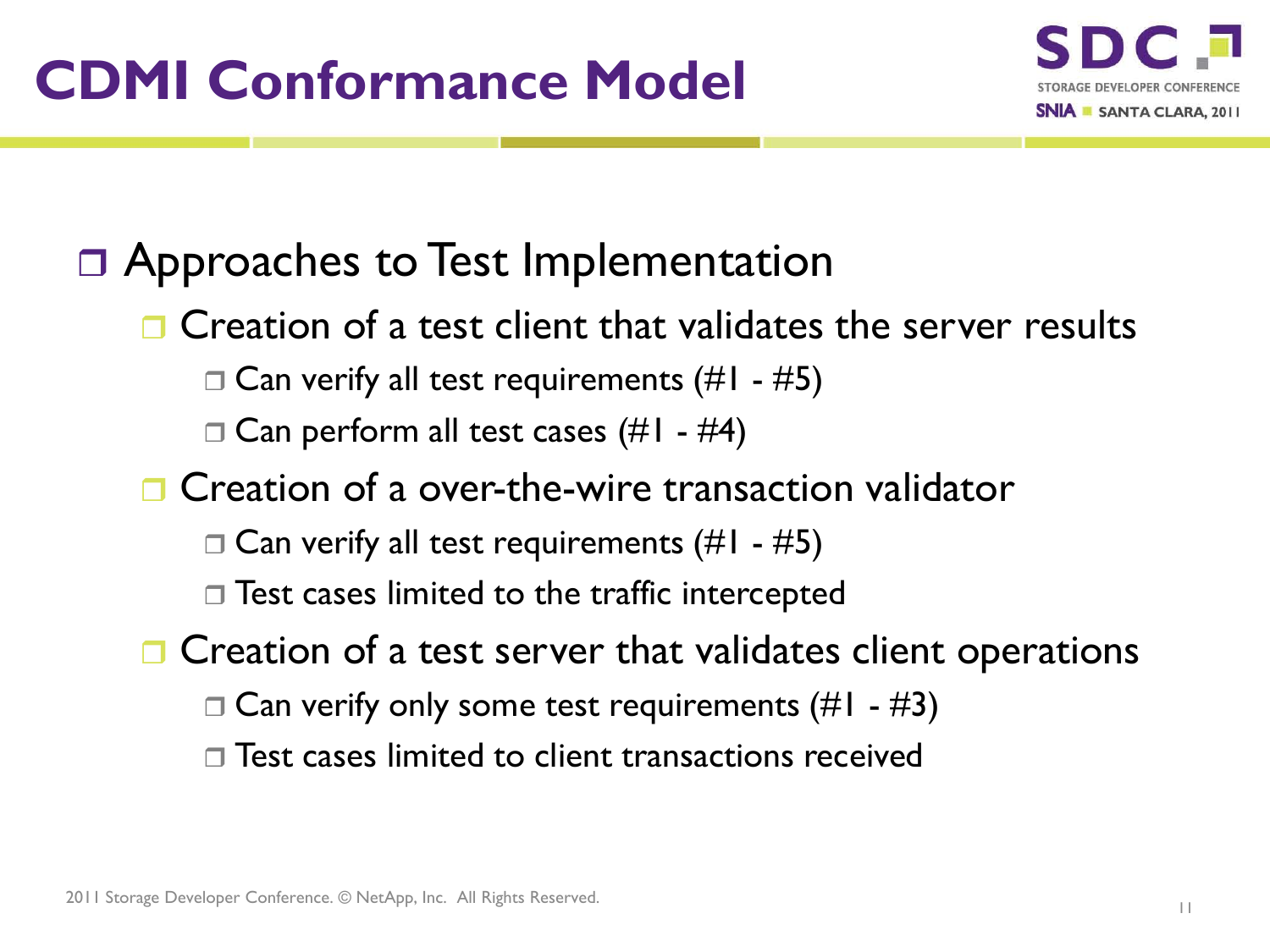

- $\Box$  The SNIA is considering options around programs for conformance testing
- □ Tools such as WSTF may be of assistance to enable vendors to perform interoperability testing

□ <http://wstf.org/>

 $\Box$  Opportunities for third-party conformance testing tools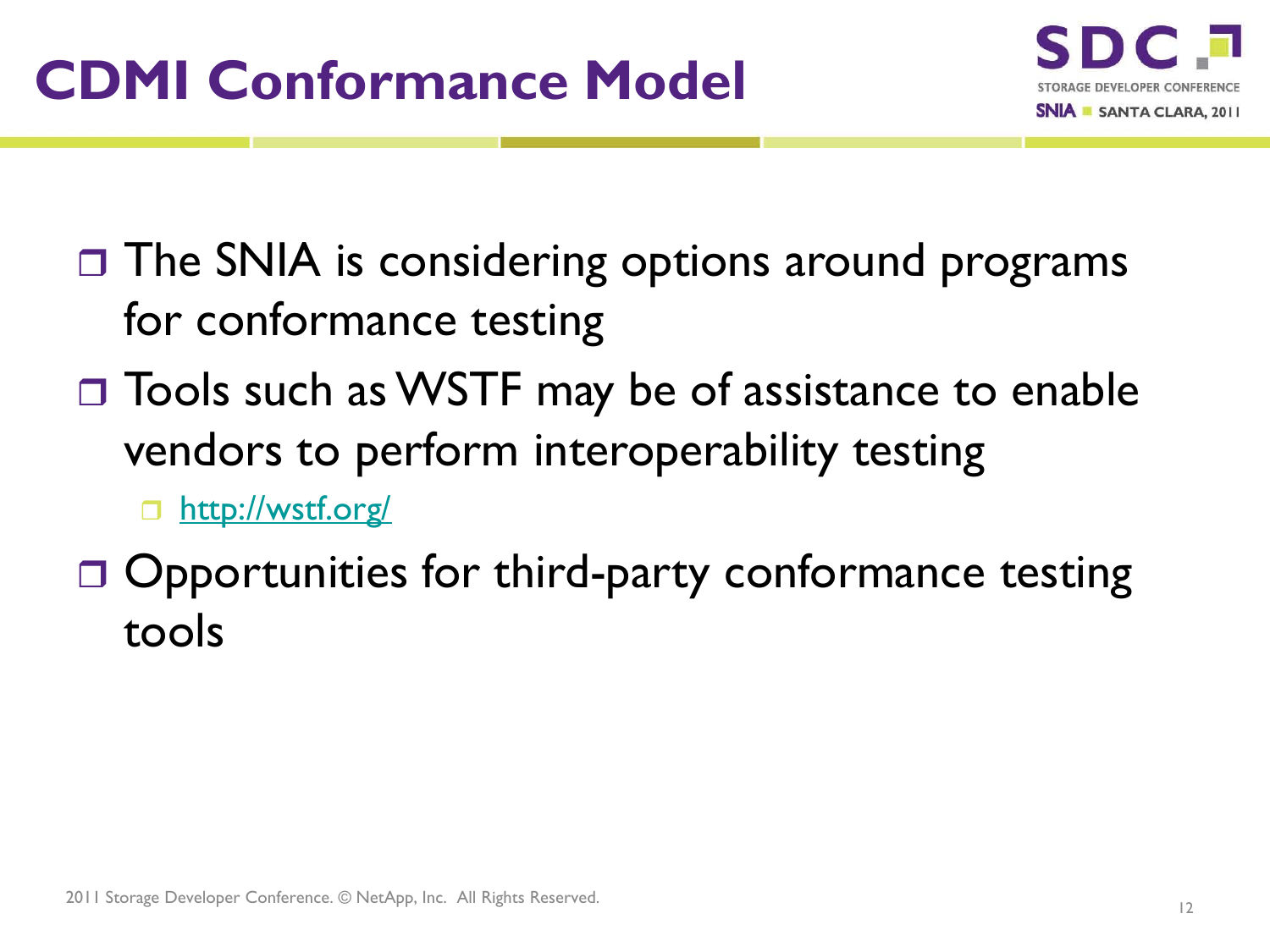- □ Almost every part of the CDMI protocol is optional, so clients must discover what subsets of the protocol a given server implements in order to determine functionality and compatibility
- $\Box$  In CDMI, this is enabled by a mechanism called "Capabilities"
- $\Box$  There are over a hundred capabilities defined in CDMI 1.0.1
- □ Conformance testing is keyed to capabilities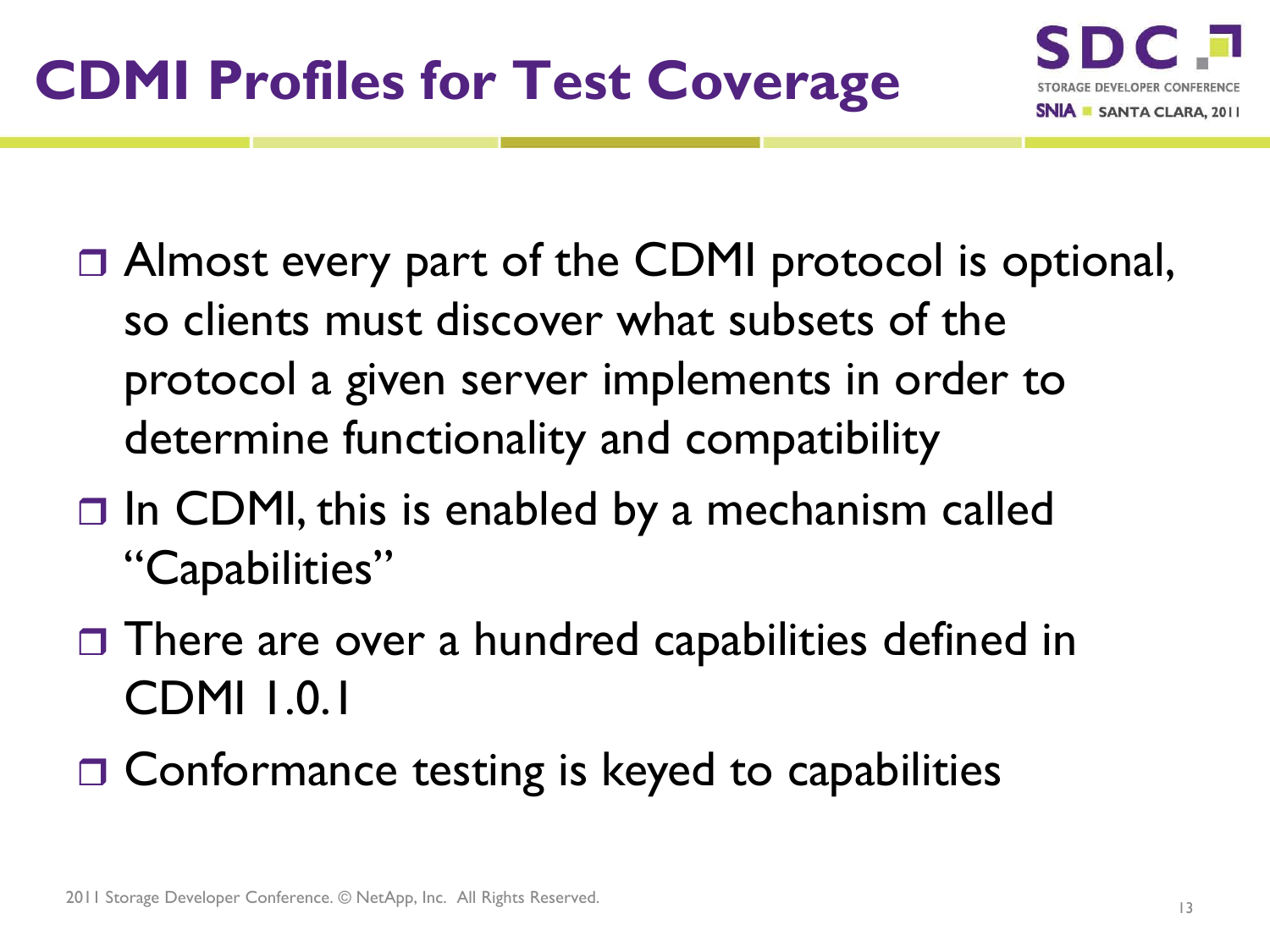- $\Box$  To simplify keeping track of capabilities, CDMI 1.1 proposes "Profiles", which are well-defined sets of capabilities corresponding to typical use cases
	- **□** For example, a "Basic Object Storage by ID" could be used to define the ability to perform CRUD operations by Object ID
	- **□** Test coverage would be based on a combination of capabilities and profiles, with a server implementation only being considered to implement a profile if all corresponding capability tests pass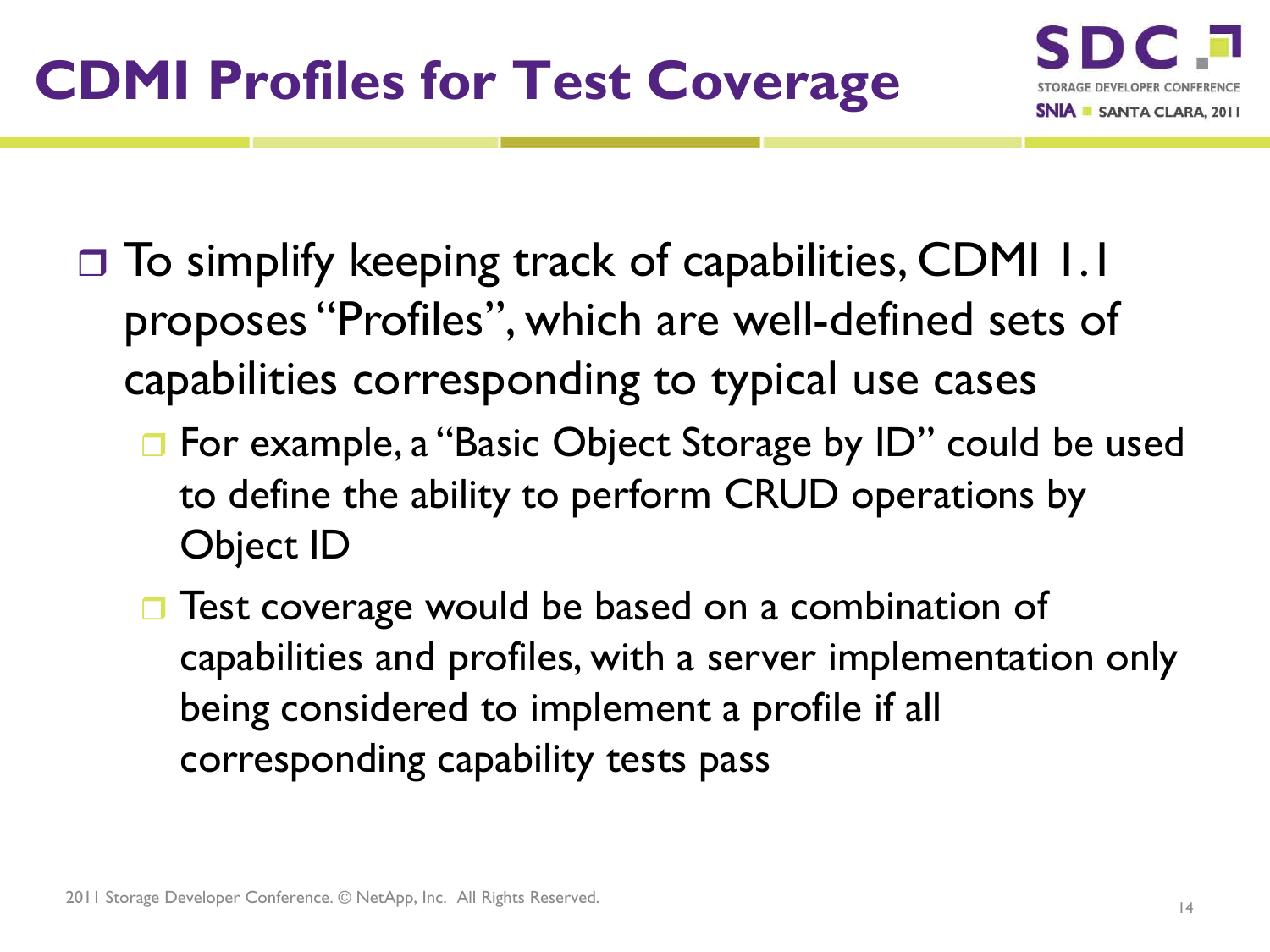

- □ CDMI (and Object Storage in general) does not have a well-defined performance benchmarking model
- □ Performance testing is very important for both vendors and purchasers
- □ Performance testing should reflect real-world workloads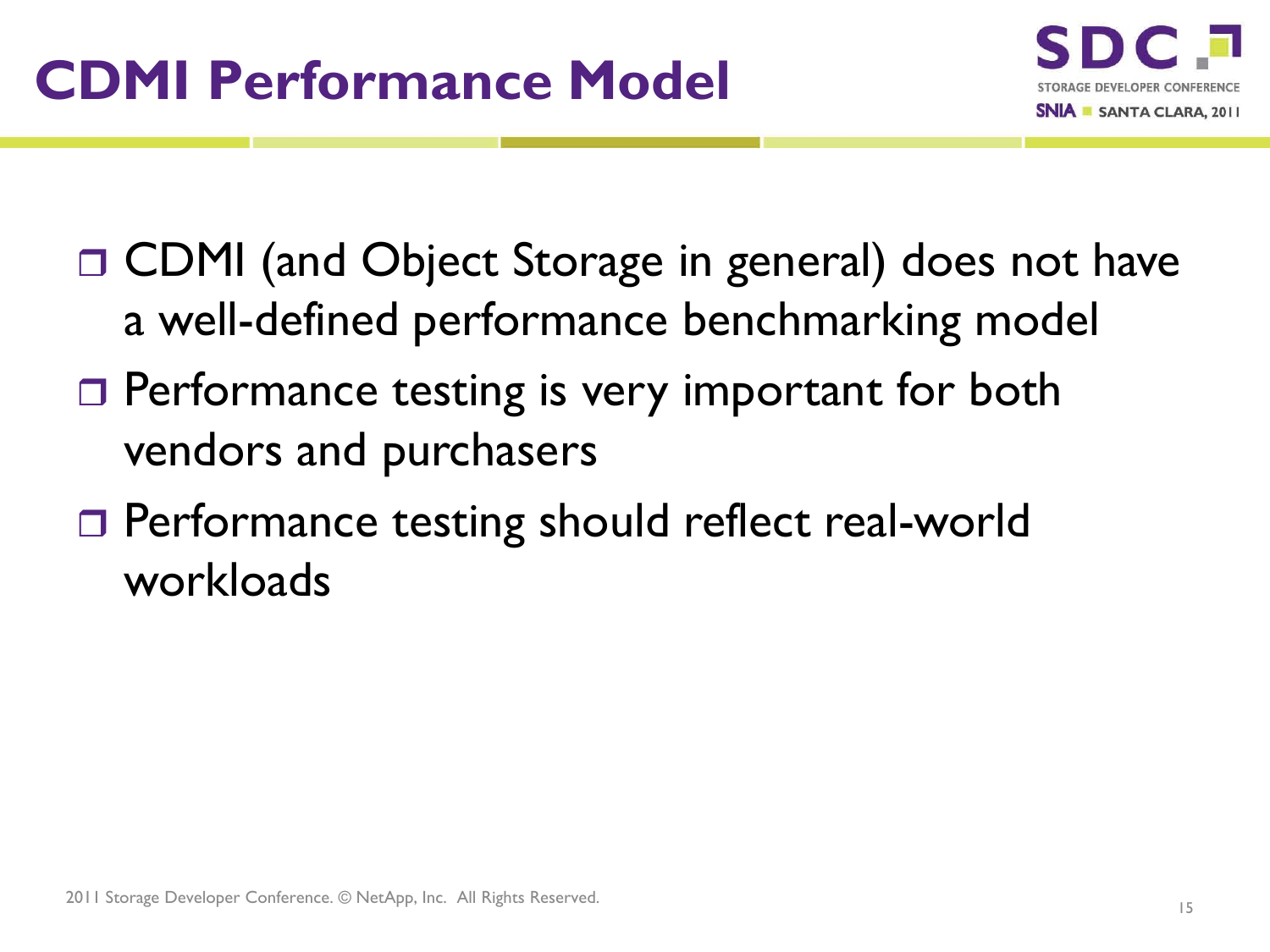

**Performance testing must take into account:** 

- **D** Mixture of operations
- **□ Concurrency of operations**
- **□** Size of object Value
- **□** Size/quantity of object Metadata
- **□ Partial vs. Complete Object Retrieval/Update**
- □ Performance testing must measure:
	- **□ Latency Distribution to First and Last Byte**
	- **T** Transactions per Second
	- Bytes per Second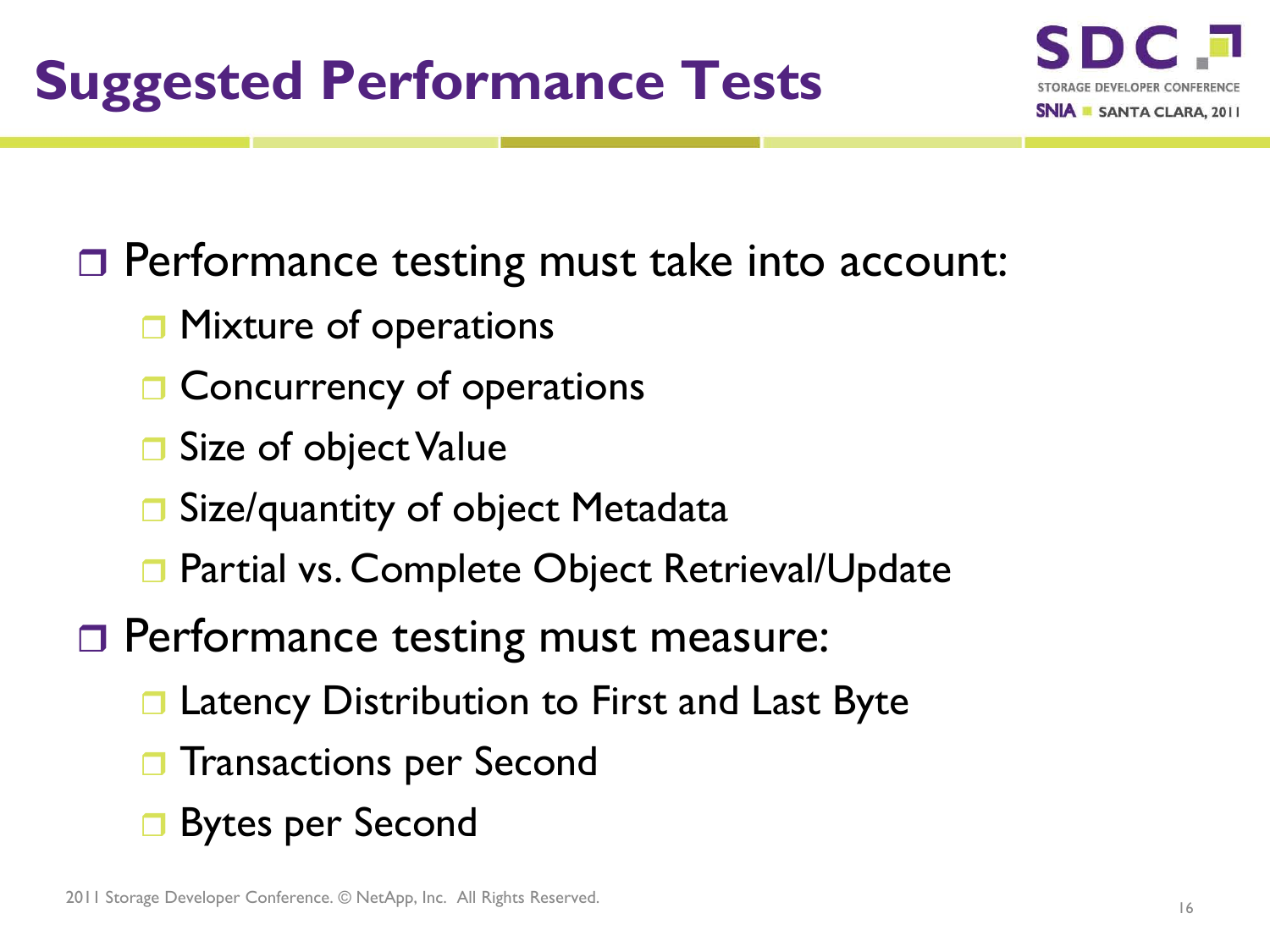

#### **Requires multi-dimensional testing to cover different workloads**

| <b>Op/Size</b><br>I Thread | 0 Byte  | 10 KiB  | I MiB   | I GiB   |
|----------------------------|---------|---------|---------|---------|
| <b>Create</b>              | Ops/s   | Ops/s   | Ops/s   | Ops/s   |
|                            | Bytes/s | Bytes/s | Bytes/s | Bytes/s |
|                            | Latency | Latency | Latency | Latency |
| <b>Retrieve</b>            | Ops/s   | Ops/s   | Ops/s   | Ops/s   |
|                            | Bytes/s | Bytes/s | Bytes/s | Bytes/s |
|                            | Latency | Latency | Latency | Latency |
| <b>Update</b>              | Ops/s   | Ops/s   | Ops/s   | Ops/s   |
|                            | Bytes/s | Bytes/s | Bytes/s | Bytes/s |
|                            | Latency | Latency | Latency | Latency |
| <b>Delete</b>              | Ops/s   | Ops/s   | Ops/s   | Ops/s   |
|                            | Bytes/s | Bytes/s | Bytes/s | Bytes/s |
|                            | Latency | Latency | Latency | Latency |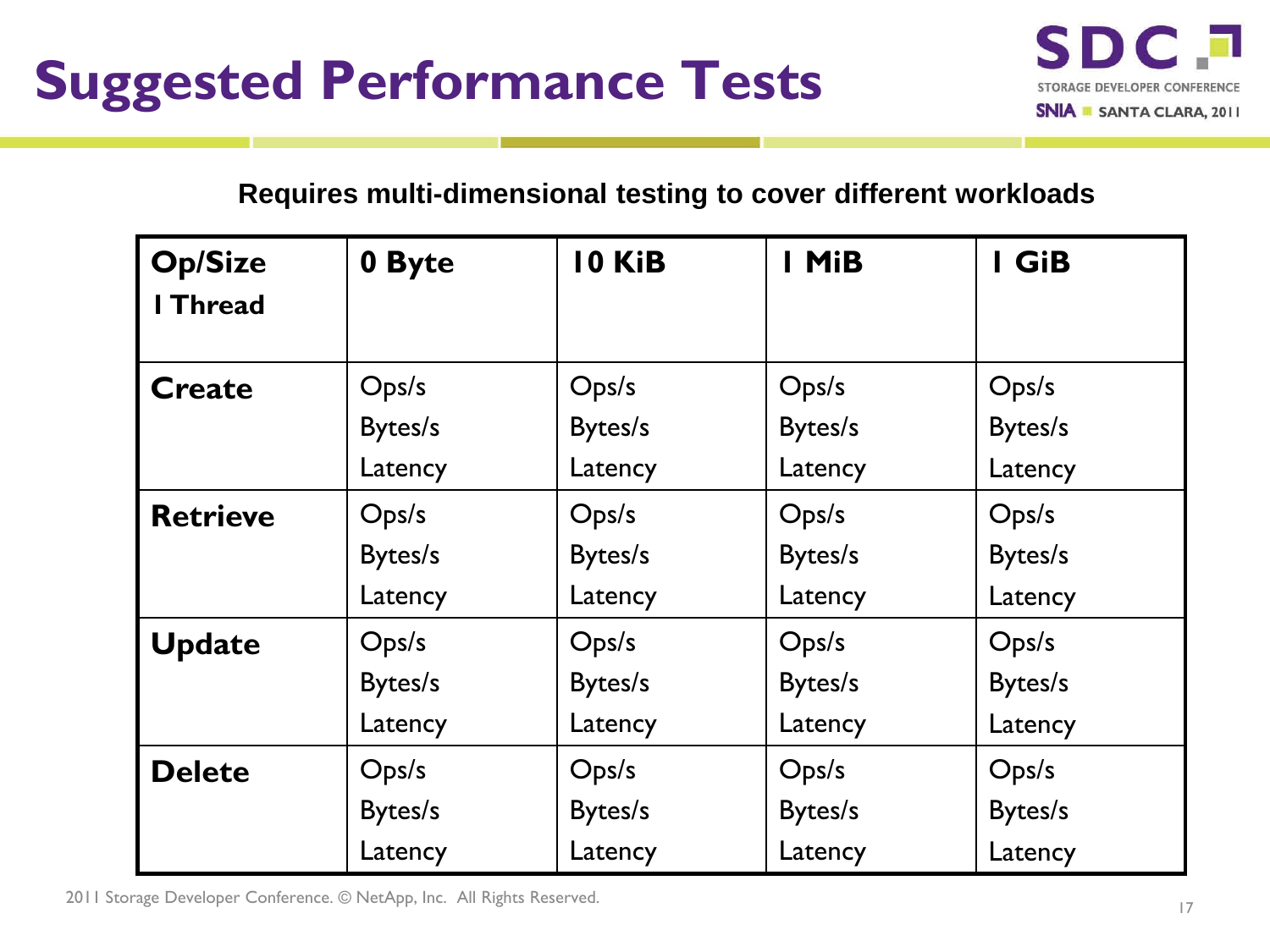

| <b>Op/Size</b>    | 0 Byte  | 10 KiB<br>I MiB    |         | I GiB   |  |
|-------------------|---------|--------------------|---------|---------|--|
| <b>10 Threads</b> |         |                    |         |         |  |
| <b>Create</b>     | Ops/s   | Ops/s              | Ops/s   | Ops/s   |  |
|                   | Bytes/s | Bytes/s<br>Bytes/s |         | Bytes/s |  |
|                   | Latency | Latency            | Latency | Latency |  |
| <b>Retrieve</b>   | Ops/s   | Ops/s              | Ops/s   | Ops/s   |  |
|                   | Bytes/s | Bytes/s            | Bytes/s | Bytes/s |  |
|                   | Latency | Latency            | Latency | Latency |  |
| <b>Update</b>     | Ops/s   | Ops/s              | Ops/s   | Ops/s   |  |
|                   | Bytes/s | Bytes/s            | Bytes/s | Bytes/s |  |
|                   | Latency | Latency            | Latency | Latency |  |
| <b>Delete</b>     | Ops/s   | Ops/s              |         | Ops/s   |  |
|                   | Bytes/s | Bytes/s            | Bytes/s | Bytes/s |  |
|                   | Latency | Latency<br>Latency |         | Latency |  |
|                   | Latency | Latency            | Latency | Latency |  |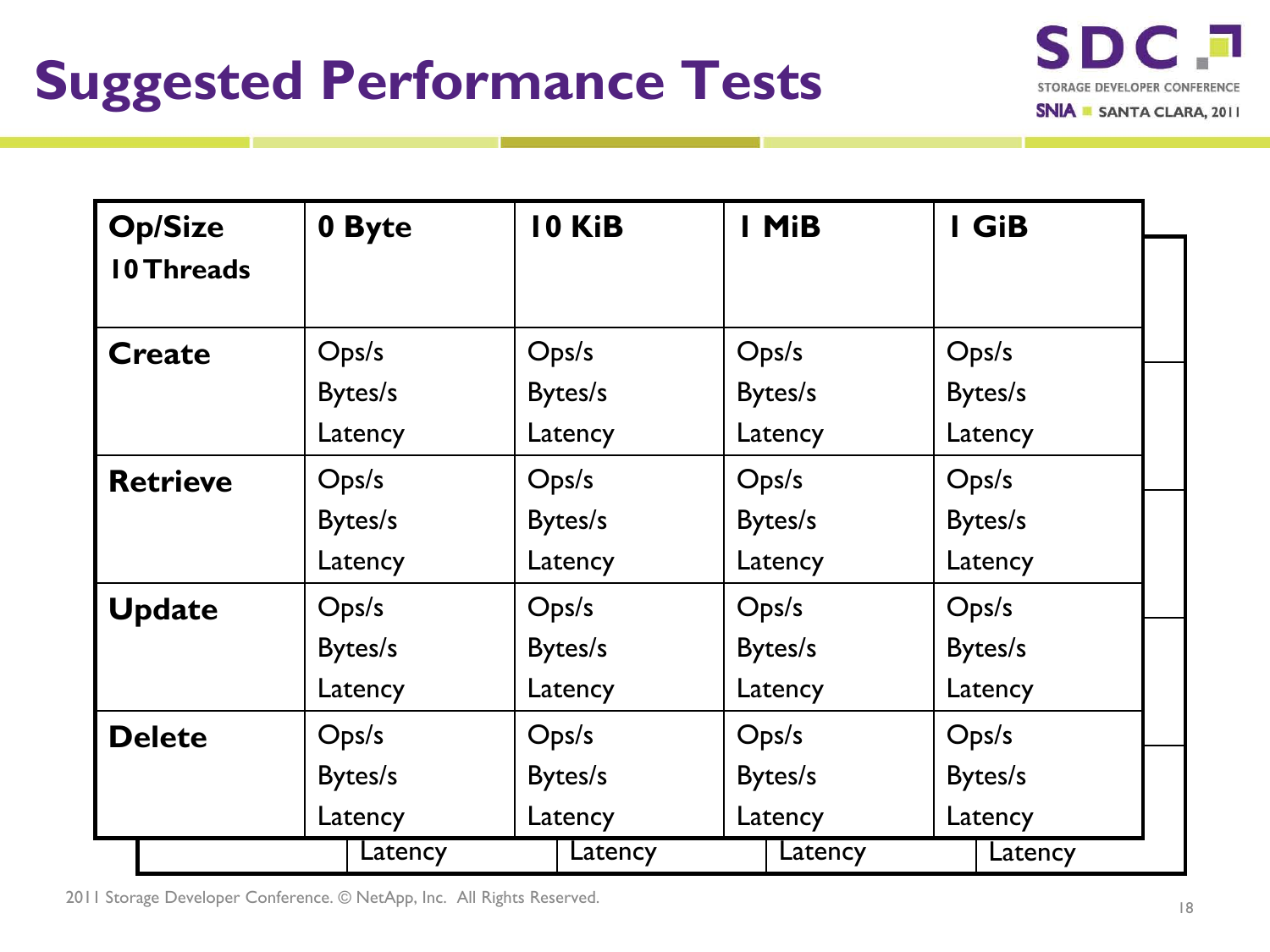# **Suggested Performance Tests**



| <b>Op/Size</b><br><b>100 Threads</b> |         | 0 Byte  |  | 10 KiB             |         |         | I MiB   |         |         | I GiB |         |  |
|--------------------------------------|---------|---------|--|--------------------|---------|---------|---------|---------|---------|-------|---------|--|
| <b>Create</b>                        |         | Ops/s   |  | Ops/s              |         | Ops/s   |         |         | Ops/s   |       |         |  |
|                                      |         | Bytes/s |  | Bytes/s            |         |         | Bytes/s |         | Bytes/s |       |         |  |
|                                      |         | Latency |  | Latency<br>Latency |         |         | Latency |         |         |       |         |  |
| <b>Retrieve</b>                      | Ops/s   |         |  | Ops/s              |         | Ops/s   |         | Ops/s   |         |       |         |  |
|                                      |         | Bytes/s |  | Bytes/s            |         | Bytes/s |         | Bytes/s |         |       |         |  |
|                                      | Latency |         |  | Latency            |         | Latency |         | Latency |         |       |         |  |
| <b>Update</b>                        | Ops/s   |         |  | Ops/s              |         | Ops/s   |         | Ops/s   |         |       |         |  |
|                                      | Bytes/s |         |  | Bytes/s            |         | Bytes/s |         | Bytes/s |         |       |         |  |
|                                      | Latency |         |  | Latency            |         | Latency |         | Latency |         |       |         |  |
| <b>Delete</b>                        | Ops/s   |         |  | Ops/s              |         | Ops/s   |         | Ops/s   |         |       |         |  |
|                                      | Bytes/s |         |  | Bytes/s            |         | Bytes/s |         | Bytes/s |         |       |         |  |
|                                      | Latency |         |  | Latency            |         | Latency |         | Latency |         |       |         |  |
|                                      | Latency |         |  | Latency            |         | Latency |         | Latency |         |       |         |  |
|                                      |         | Latency |  |                    | Latency |         |         | Latency |         |       | Latency |  |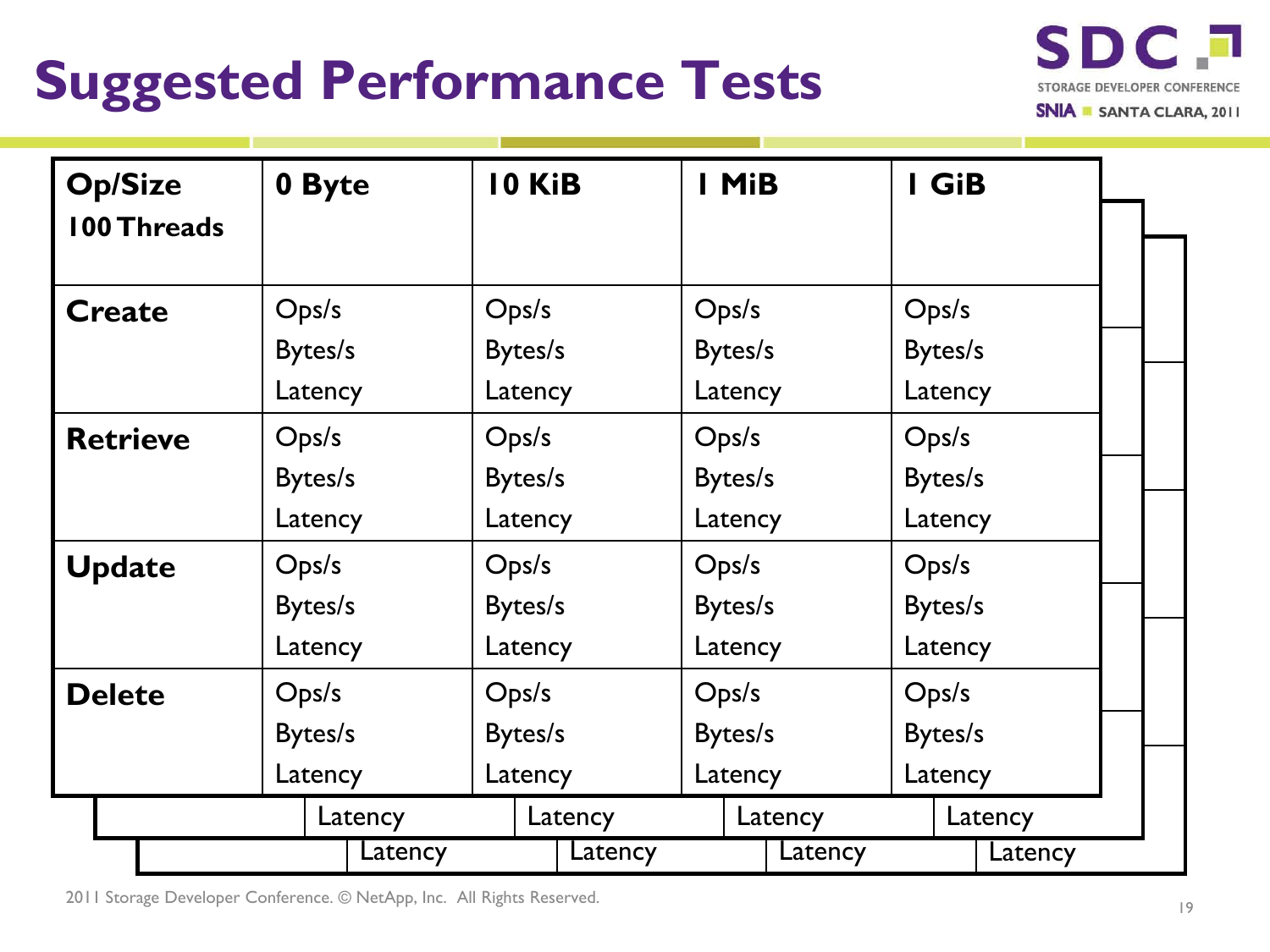

 $\Box$  For each performance test, the system is run in two modes: Warm-up and Steady-State

- **□** This allows caching effects to be qualified and separated from sustained performance
- Each test is run for a specified period of time. Tests involving smaller objects are run for a shorter period of time, and tests involving larger objects are run for a longer period of time
	- $\Box$  E.G. 0 byte object tests may be run for tens of minutes, where I GiB object tests may run for hours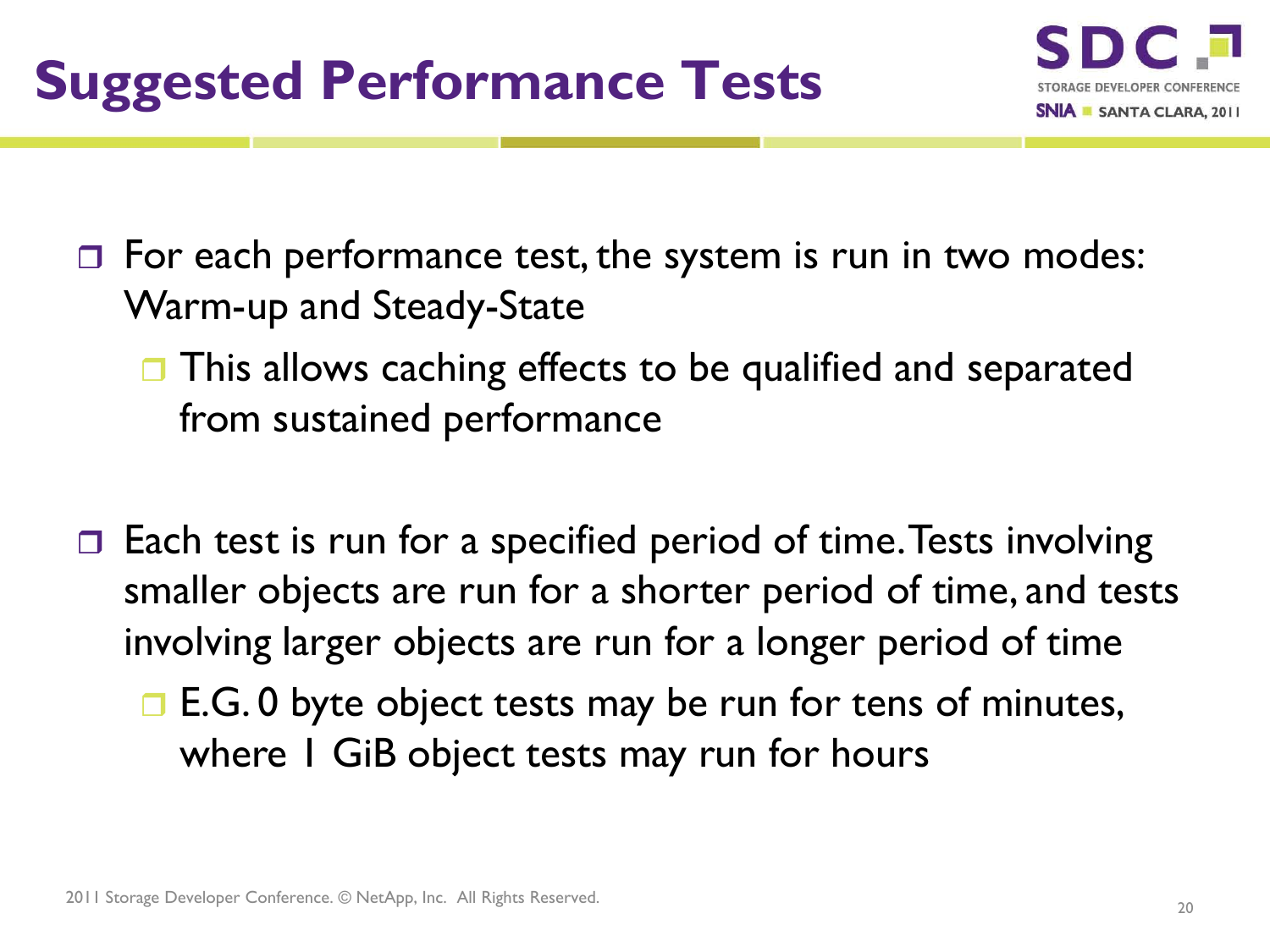## **Suggested Performance Tests**



#### Additional test dimensions include:

- **□ Mixtures of operations**
- Mixtures of object sizes
- Size and number of metadata items attached to objects
- **□ Concurrency scalability beyond 100 clients**
- Queue and Dequeue operations
- **□ Notification Queue latency and throughput**
- Query Queue latency and throughput
	- Requires standardized corpus and queries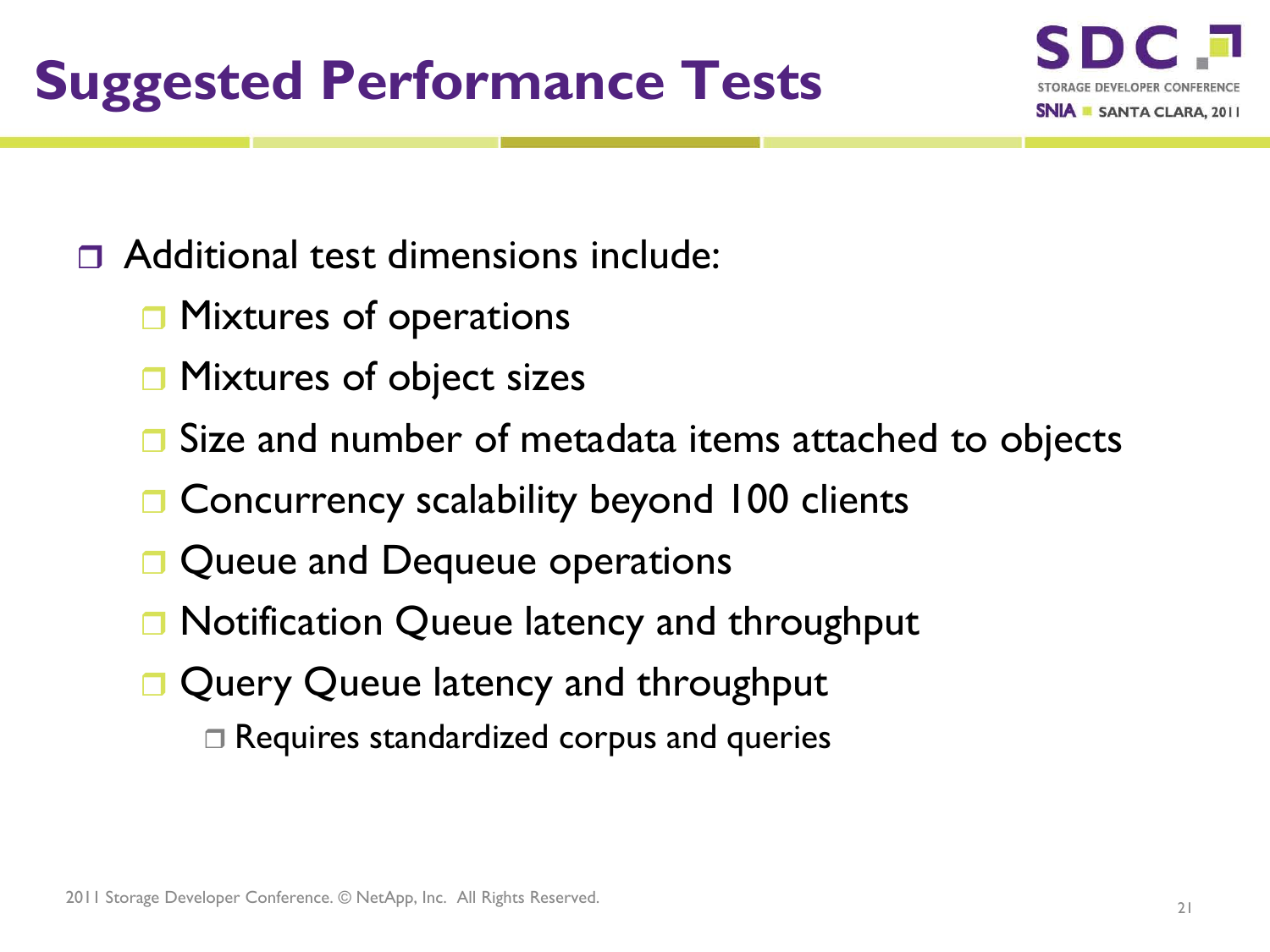

- □ Captured traces of operations can also provide value for performance testing. By replaying a trace on a system under test, a comparable benchmark of time to complete and client latency can be calculated.
- □ Methods for capturing and playing back traces should be developed
- □ Traces for common workloads should be developed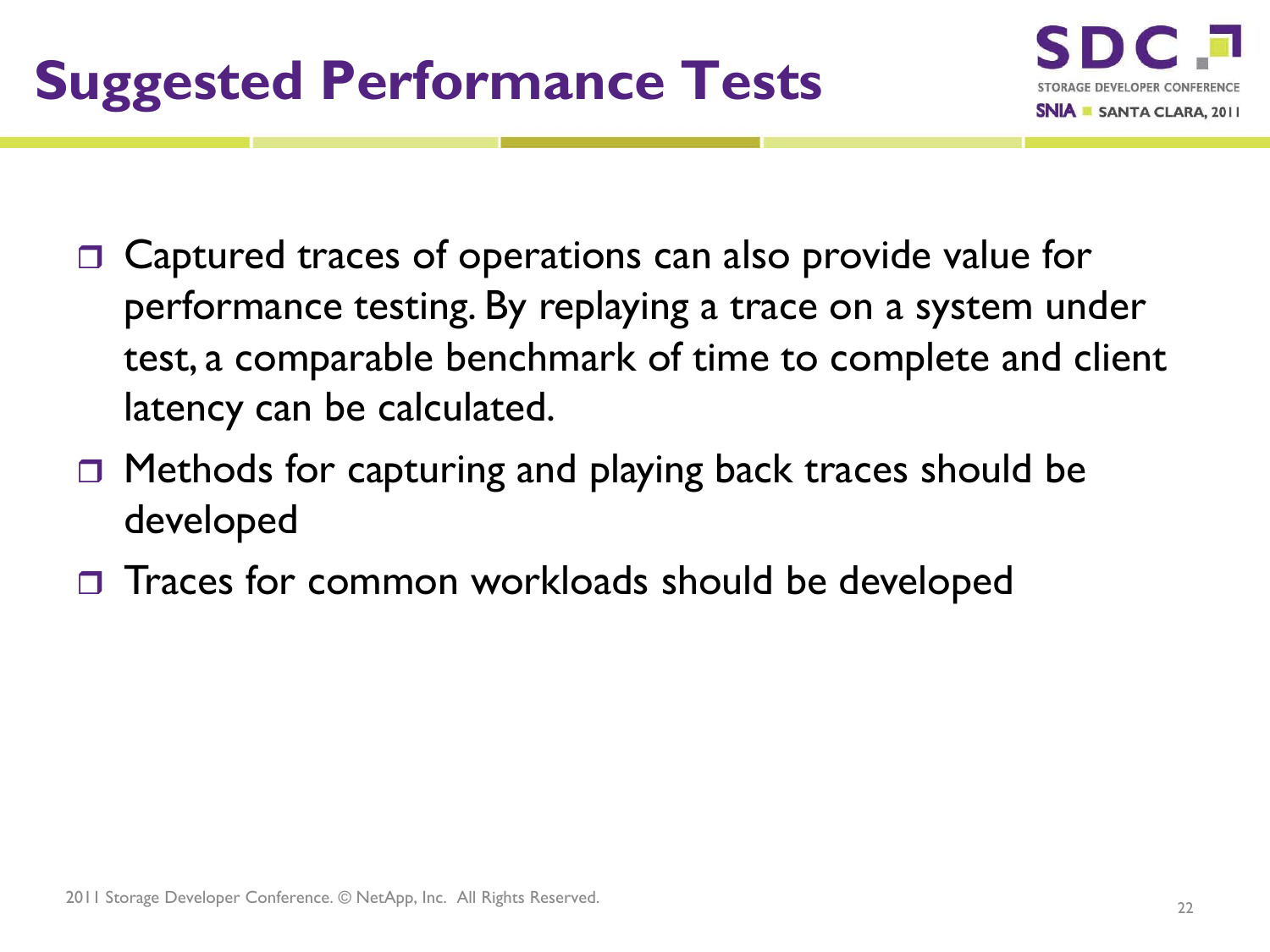## **Federation Demonstrations**





#### **Ruby Performance Test Demonstration**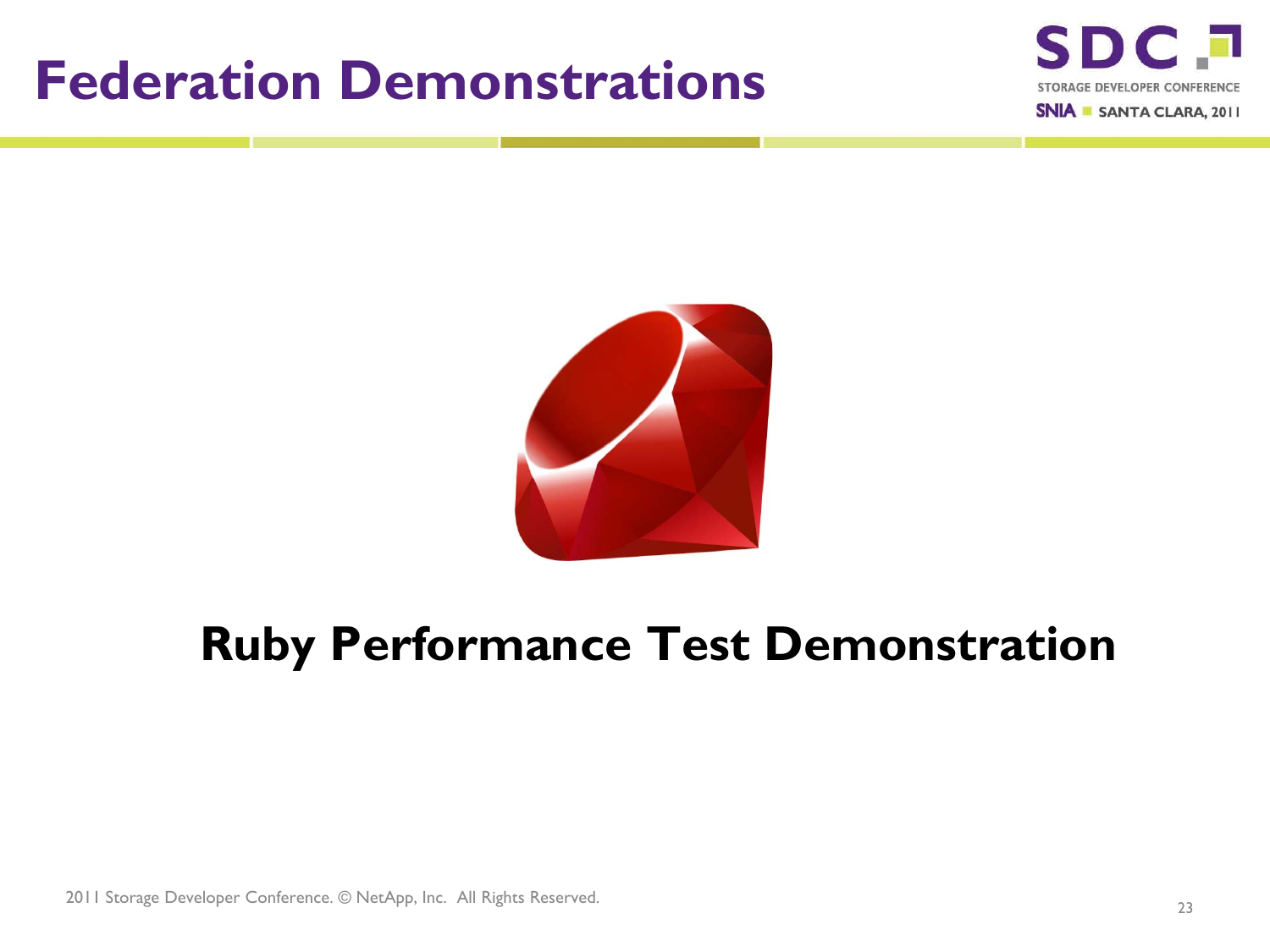



- □ Vendors are invited to become involved with the SNIA Cloud Storage Technical Working Group to:
	- **OCONTROLLOGALIST CONTROLLOGALIST CONTROLLOGALIST** Contribute towards the creation of a standard conformance test suite
	- **n** Contribute towards the definition of standardized profiles of capabilities
	- **n** Contribute towards the creation standardized performance testing tools